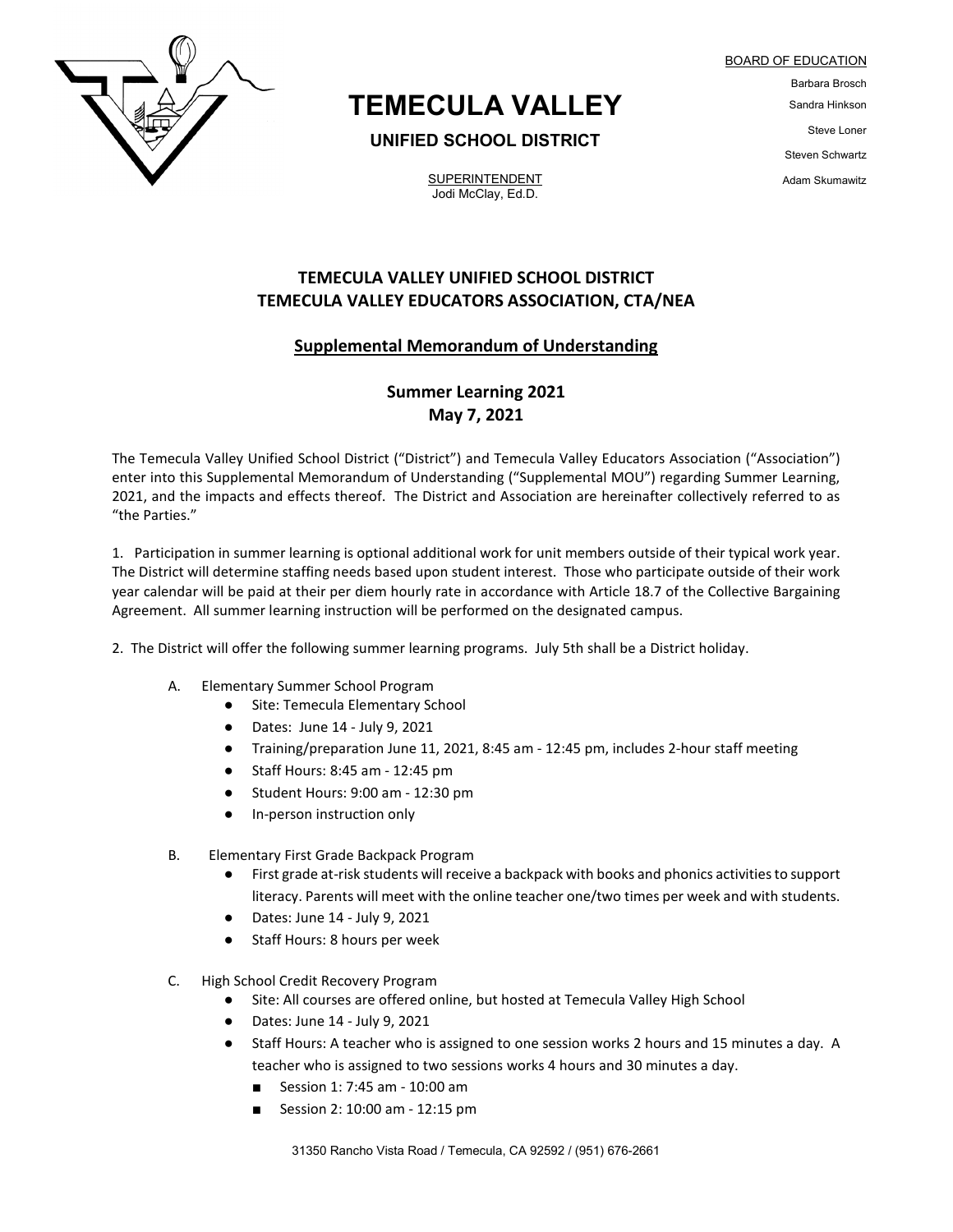- Student Hours:
	- Session 1: 8:00 am 10:00 am
	- Session 2: 10:15 am 12:15 pm
- Courses will occur virtually, with instruction being provided from the site
- D. Middle School Summer Program
	- Sites: BVMS, TMS, GMS
	- Dates: June 14 June 25, 2021, M-F, 10 days
	- Staff hours: 8:45 am 12:45 pm
		- 9 hours of prep to be used before the start date (includes 1 hour for staff meeting)
		- Model includes hybrid of in-person instruction and virtual instruction
		- Teachers who are the "virtual" teachers will need to report to a site
	- Student hours: 9:00 am 12:30 pm
	- Program will occur in a hybrid model, students will be in person and some sessions will be offered virtually
- E. 9th Grade Summer Program
	- Sites: CHS, GOHS, TVHS
	- Dates: July 26 August 6, 2021, M-F, 10 days
	- Staff hours: 8:30 am 12:30 pm
		- 4 hours of prep to be used before start date (includes 1 hour for staff meeting)
	- Student hours: 9:00 am 12:00 pm
	- In-person instruction only
- F. Special Education Extended School Year (ESY)
	- Sites: AES & TVHS
	- Dates: June 14 July 9, 2021
	- Staff hours: 8:50 am 1:15 pm (Elementary); 7:30 am 11:45 am (Secondary)
	- Student hours: 9:00 am 1:00 pm (Elementary); 7:30 am 11:30 am (Secondary)
		- 4 hours of prep, June 11, 2021 (includes 1 hour for staff meeting)
	- In-person instruction only
- G. Special Education Summer Math & Literacy Camp
	- These camps are separate from Extended School Year (ESY), as they are targeting mild to moderate students that are not eligible for ESY. They will be staffed by mild/moderate special education teachers.
	- Site: AES
		- June 14 July 9, 2021, July 5th is a holiday
		- One elementary class
		- Student Hours: 9:00 1:00 pm
		- Staff Hours: 8:50 1:15 pm
		- 4 hours of prep, June 11, 2021 (includes 1 hour for staff meeting)
	- Site: TVHS
		- June 14 July 9, 2021, July 5th is a holiday